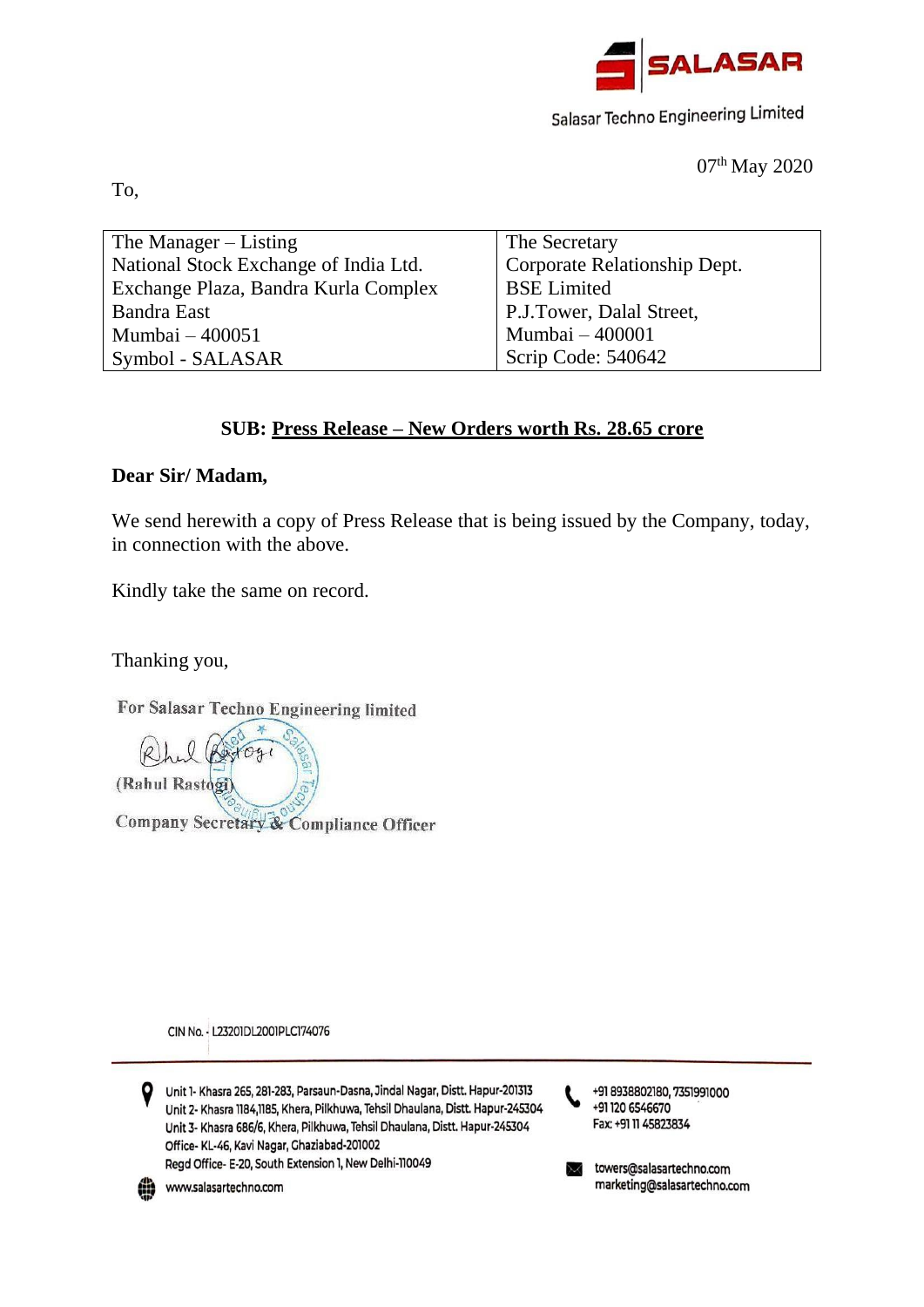

Salasar Techno Engineering Limited

## **Media Release**

# **Received new orders for Construction of 220& 66 KV Transmission lines in Yamuna Nagar & Ambala Area on turnkey basis**

## **Order size of Rs. 28.65 crore - to be executed by August 2021**

06<sup>th</sup> May, 2020 New Delhi, India: Salasar Techno Engineering Limited (BSE: 540642. NSE: SALASAR), has secured order for Construction of 220 & 66 KV Transmission lines in Yamuna Nagar & Ambala Area on turnkey basis received from Haryana Vidyut Prasaran Nigam Limited.

### **Details of the order –**

**SUPPLY, ERECTION, CIVIL, TESTING AND COMMISIONING OF EQUIPMENT FOR CONSTRUCTION OF 220& 66 KV TRANSMISSION LINES IN YAMUNA NAGAR& AMBALA AREA ON TURNKEY BASIS RECEIVED FROM HARYANA VIDYUT PRASARAN NIGAM LIMITED**

### **About Salasar Techno Engineering Limited:**

*Salasar Techno Engineering Ltd. incorporated in 2007 is a provider of customized steel fabrication and infrastructure solutions in India. It provides 360-degree solutions by carrying out engineering, designing, fabrication, galvanization and deployment. Its products include telecommunication towers, power transmission line towers, smart lighting poles, Utility Poles, High Mast Poles, Stadium Lighting Poles, monopoles, substation structures, solar module mounting structures, Railway Electrification (OHE) and customized galvanized & non-galvanized steel structures. Salasar Techno Engineering Limited's services include providing complete engineering, procurement and control for projects such as Rural Electrification, Power Transmission Lines, and Solar Power Plants.*

CIN No. - L23201DL2001PLC174076

Unit 1- Khasra 265, 281-283, Parsaun-Dasna, Jindal Nagar, Distt. Hapur-201313 Unit 2- Khasra 1184,1185, Khera, Pilkhuwa, Tehsil Dhaulana, Distt. Hapur-245304 Unit 3- Khasra 686/6, Khera, Pilkhuwa, Tehsil Dhaulana, Distt. Hapur-245304 Office- KL-46. Kavi Nagar, Ghaziabad-201002 Regd Office- E-20, South Extension 1, New Delhi-110049

+918938802180, 7351991000 +91120 6546670 Fax: +91 11 45823834



towers@salasartechno.com marketing@salasartechno.com